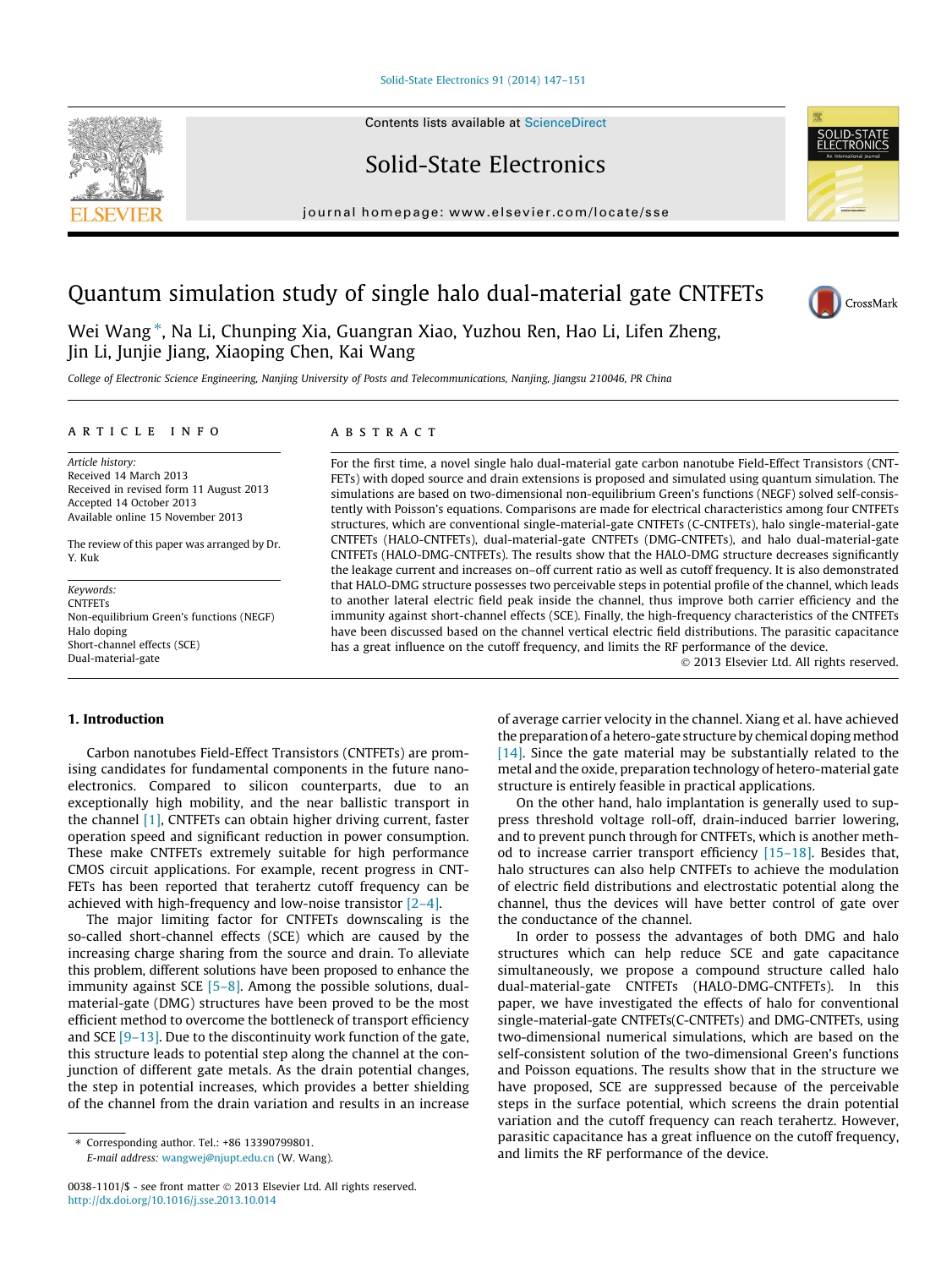### 2. Model and methods

Our model is bases on the self – consistent calculation of the potential and charge density in CNTFET [\[19–24\].](#page--1-0) The calculation of charge density is using the NEGF. The retarded Green's function of the device is:

$$
G(E) = [(E + i\eta^+)I - H_D - \Sigma_D - \Sigma_S]^{-1}
$$
\n(1)

where  $\eta^+$  is a positive infinitesimal, E is energy,  $H_D$  is the Hamiltonian when electrons in CNT is under the best adjacent approximation,  $\Sigma$ <sub>S</sub>, and  $\Sigma$ <sub>D</sub> is self-energy generated by device's source and drain electrode, which can be solved by calculating the surface Green function using iterative approach. Once we get the Green function, the density of electron and hole in any position in the device can be given by following equations:

$$
n(r) = \int_{E_I}^{+\infty} dE[G\Gamma_S G^+ f(E - E_{FS}) + G\Gamma_D G^+ f(E - E_{FD})]
$$
\n(2)

$$
p(r) = \int_{-\infty}^{E_I} dE \{ G \Gamma_S G^+[1 - f(E - E_{FS})] + G \Gamma_D G^+[1 - f(E - E_{FD})] \} \quad (3)
$$

where E is partial Fermi level in CNT,  $E_{FD(S)}$  is the Fermi level in drain(source). Then, the carrier densities are put into the Poisson equation of the device and solve it self-consistently. The Poisson equation of the device can be given as:

$$
\nabla^2 U(r, z) = -\frac{e}{\varepsilon} \rho(r, z)
$$
\n(4)

where *U* is electrostatic potential,  $\varepsilon$  is dielectric constant,  $\rho$  is the distribution of net charge. The Poisson equation is essentially a 2- D problem along the tube (z-direction) and the radial direction (rdirection) in cylindrical coordinates, since the potential and charge density are invariant around the nanotube in the coaxially gated CNT transistor.

In the contacts between gate and CNT, the potential  $V$  is determined by Dirichlet boundary condition  $eV$  =  $eV_g + \Phi_{CNT} - \Phi_g$ , where  $V_g$  is gate voltage,  $\Phi_{CNT}$  and  $\Phi_g$  is the work function of CNT and gate electrode respectively. The Neumann boundary condition is introduced along the exposed surface of the dielectric, which means the normal component of potential gradient in the boundary is zero to meets the electroneutrality condition.

By using this model, we can get the channel current is:

$$
I = \frac{4e}{h} \int dET(E)[f(E - E_{FS}) - f(E - E_{FD})]
$$
\n(5)

In the above equation,  $T[E]$  = Trace[ $\Gamma G \Gamma G^+$ ], which is the transmission coefficient of electron tunneling through the channel,  $E_{FD(S)}$ is the Fermi level of drain(source).



Fig. 1. Schematic cross-sectional view of the proposed CNTFETs.



Fig. 2. Transfer characteristics of DMG structure.  $L_g = 20$  nm.

A quasi – static treatment was used to assess high – frequency performance of cntFETs [\[25\].](#page--1-0) The intrinsic cutoff frequency of the transistor is computed by

$$
f_T = \frac{1}{2\pi} \frac{g_m}{C_g} \tag{6}
$$

where the transconductance  $g_m$  and the gate capacitance  $C_g$  are

$$
g_m = \frac{\partial I_d}{\partial V_g}\bigg|_{V_d} \tag{7}
$$

$$
C_g = \frac{\partial Q_g}{\partial V_g}\bigg|_{V_d} \tag{8}
$$

The total charge  $Q<sub>g</sub>$  on the gate can be calculated from the electric flux density at the gate electrode surface

$$
Q_{g} = 2\pi (r_{\text{CNT}} + T_{\text{OX}}) \int_{z_{S}}^{z_{D}} D_{r}(z)dz + 2\pi \int_{r_{\text{CNT}}+T_{\text{OX}}}^{r_{\text{CNT}}+r_{\text{OX}}} r D_{z_{S}}(r)dr
$$
  
- 2\pi \int\_{r\_{\text{CNT}}+T\_{\text{OX}}}^{r\_{\text{CNT}}+r\_{\text{OX}}} r D\_{z\_{D}}(r)dr (9)



Fig. 3. Comparison of drain current versus gate voltage for C-CNTFETs and DMG-CNTFETs with and without halo doping.  $L_g = 20$  nm.